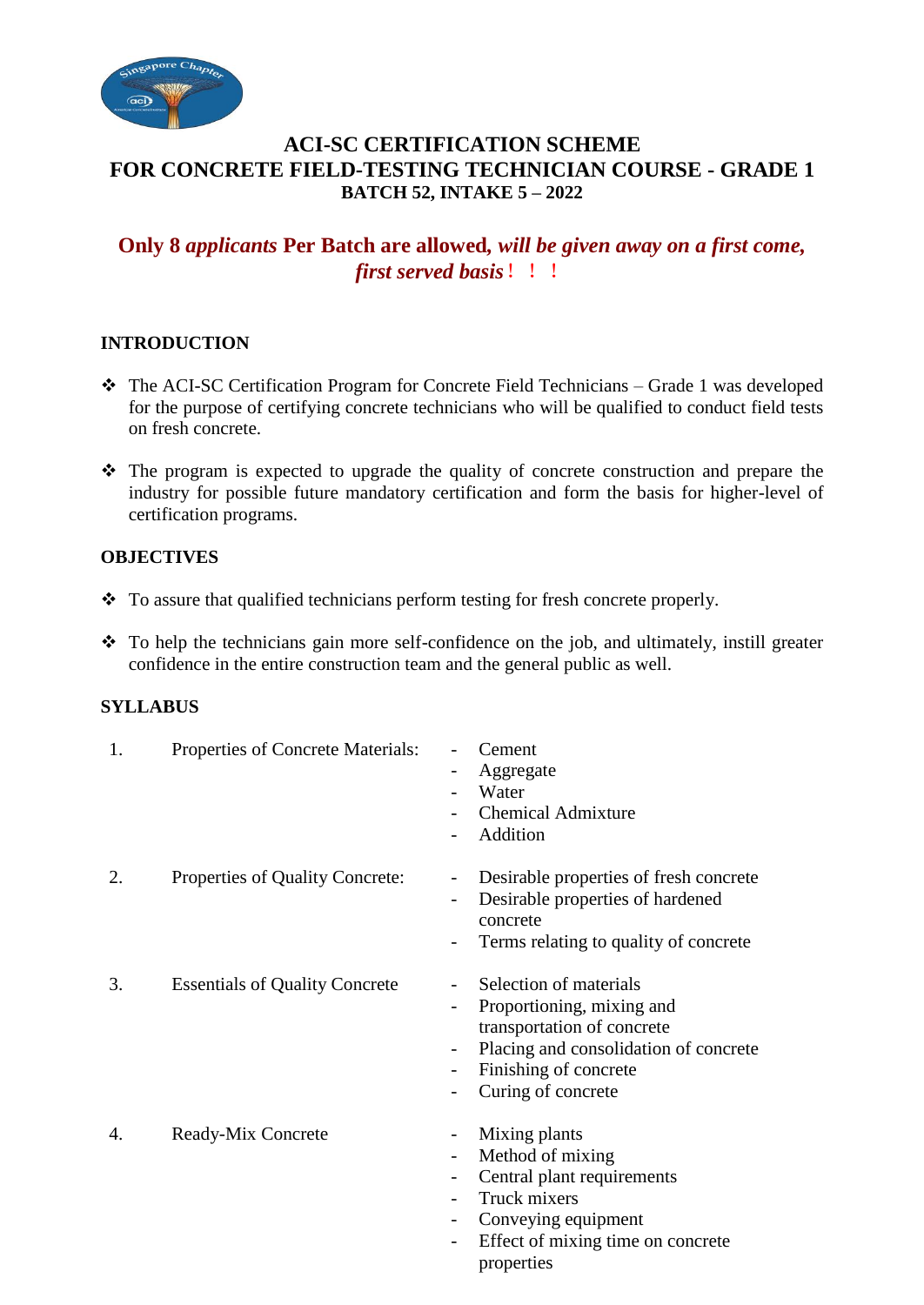

|    | Testing of Fresh & Hardened<br>Concrete (Based on SS BS EN &<br><b>BS EN Standards</b> ) | Sampling of fresh concrete<br>Slump of fresh concrete<br>- Unit weight and yield of fresh concrete<br>Air content of fresh concrete<br>- Temperature of fresh concrete<br>Making and curing test specimens |
|----|------------------------------------------------------------------------------------------|------------------------------------------------------------------------------------------------------------------------------------------------------------------------------------------------------------|
| 6. | Guidelines for Record Keeping                                                            | Purpose of records and reports<br>What to record and report?                                                                                                                                               |

Note: The performance tests & material specifications shall be based on SS BS EN and BS EN standards.

# **I. TARGET PARTICIPANTS**

- 1. Personnel involved with concrete in buildings and construction sites.
- 2. Personnel involved in the production of ready-mixed or pre-cast concrete in either a practical, supervisory or technical function, e.g. Forman, Supervisors, Clerks-of-Works.
- 3. Others who have already acquired some practical knowledge of concrete construction.
- 4. Participants with minimum secondary education are preferred. **Proficiency (Read and Write) in English language is a must as the course material and instructions (lectures and practical) shall be in English. However, the Written examination paper (MCQ) is available both in English and Mandarin languages.**

### **II. AWARD OF ACI-SC CERTIFICATE**

1. The ACI-SC Certificate is valid for a period of **five years** and will be awarded to an individual who has demonstrated knowledge in concrete testing by successfully passing both Written and Practical Examinations. The concrete field technician must demonstrate ability to correctly perform and record results of the field tests on fresh concrete.

### **III. ACI-SC RE-CERTIFICATION**

- 1. If the technician's original certification has expired at **the day for a scheduled Re-Certification Examination,** then the technician **must attend the entire training course as a new Certification and pass both the Written and the Performance examinations to become Re-Certified.**
- 2. Before certification has expired, if the technician passes the Written examination on the first attempt, Re-Certification is granted. If the technician fails the Written examination on his first attempt, then he/she **must attend the entire training course as a new Certification and pass both the Written and the Performance examinations to become Re-Certified.**

**(**Note: A copy of the original certificate shall be submitted to ACI-SC Education Committee during *registration for verification).*

### **IV. ACI-SC RE-SIT EXAMINATION**

1. If the technician fails in either Theory or Practical examination then he will be eligible to sit for a Re-Sit examination. However, if he fails the Re-Sit examination on the first attempt then he shall not be eligible for any more Re-Sit examination. The technician **must enroll**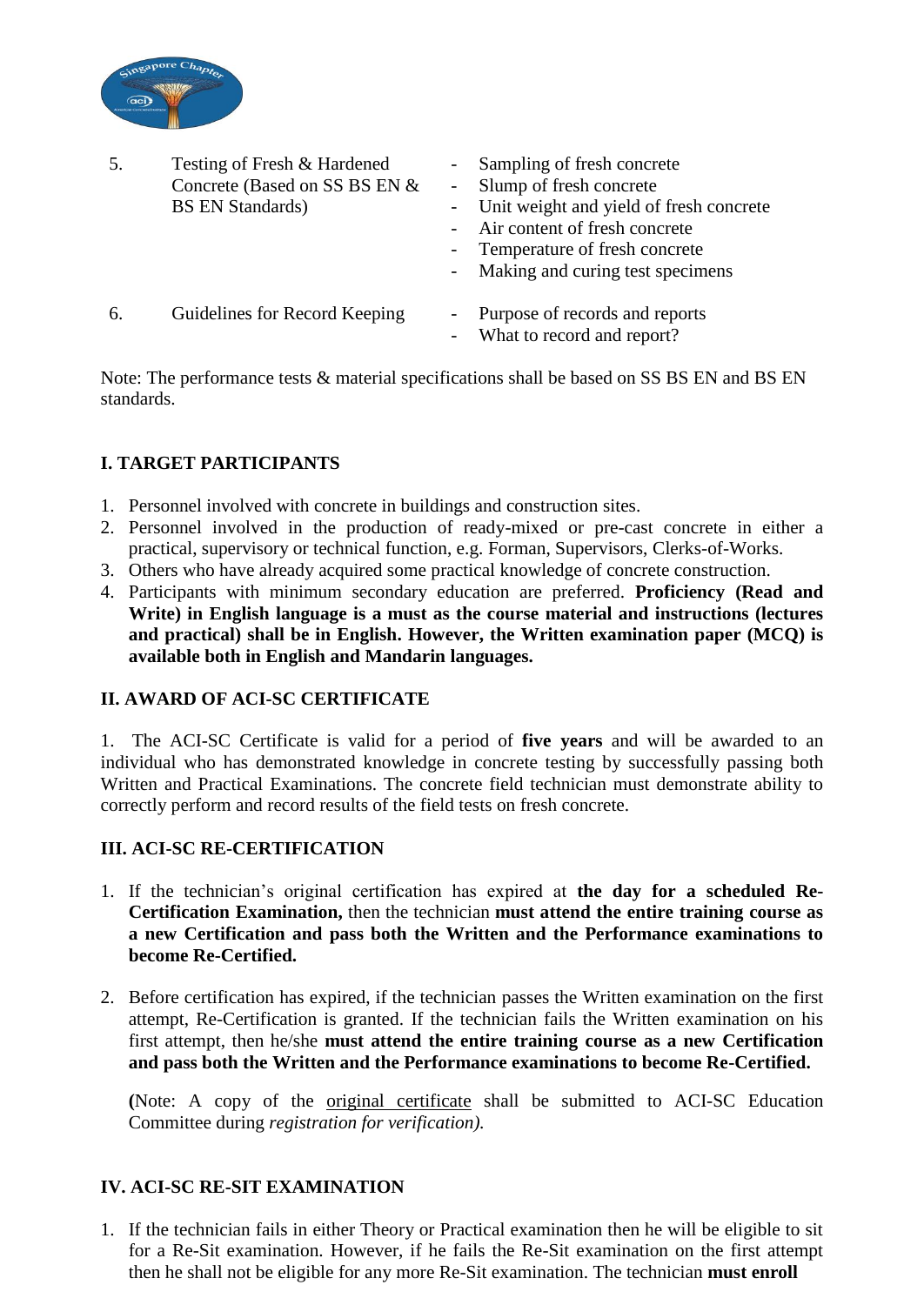

**for the training course as a new Certification and pass both the Written and the Performance examinations to become Certified.** 

**V. FEE STRUCTURE, VENUE & SCHEDULE**

| FEES FOR NEW CERTIFICATION: | <b>S\$550.00</b> |
|-----------------------------|------------------|
| FEES FOR RE-CERTIFICATION:  | <b>S\$150.00</b> |
| FEES FOR RE-SIT:            | <b>S\$150.00</b> |

DATE & TIME

| LECTURES-DATE & TIME:                | 28 Jun 2022, 9.30 am to 6.00 pm  |
|--------------------------------------|----------------------------------|
| PRACTICAL DEMONSTRATION:             | 29 Jun 2022, 9.30 am to 11.00 am |
| PERFORMANCE EXAM - DATE<br>$&$ TIME: | 29 Jun 2022, 11.30am to 1.30 pm  |
| WRITTEN EXAM – DATE $&$<br>TIME:     | 29 Jun 2022, 8.00 pm to 10.00 pm |

VENUE **Zoom**

 (Contact person: Mr. Lu, Mobile: +65 97611858 / Ms. Li, Mobile: +65 86083675)

Each completed application form should be accompanied by full fees **(S\$550.00 for new Certification, S\$150.00 for Re-Certification and S\$150.00 Re-Sit)**. The payment should be made by cheque payable to "**ACI (Singapore Chapter)".** The cheque is to reach the following address before the closing date:

American Concrete Institute - Singapore Chapter ACI-SC Educational Committee 58 Sungei Kadut Loop Singapore 729501

You may also pay via **internet banking** before the closing date:

ACI (Singapore Chapter) Bank Code: 7171 Branch Code: 028 **Account No: 0280025505**